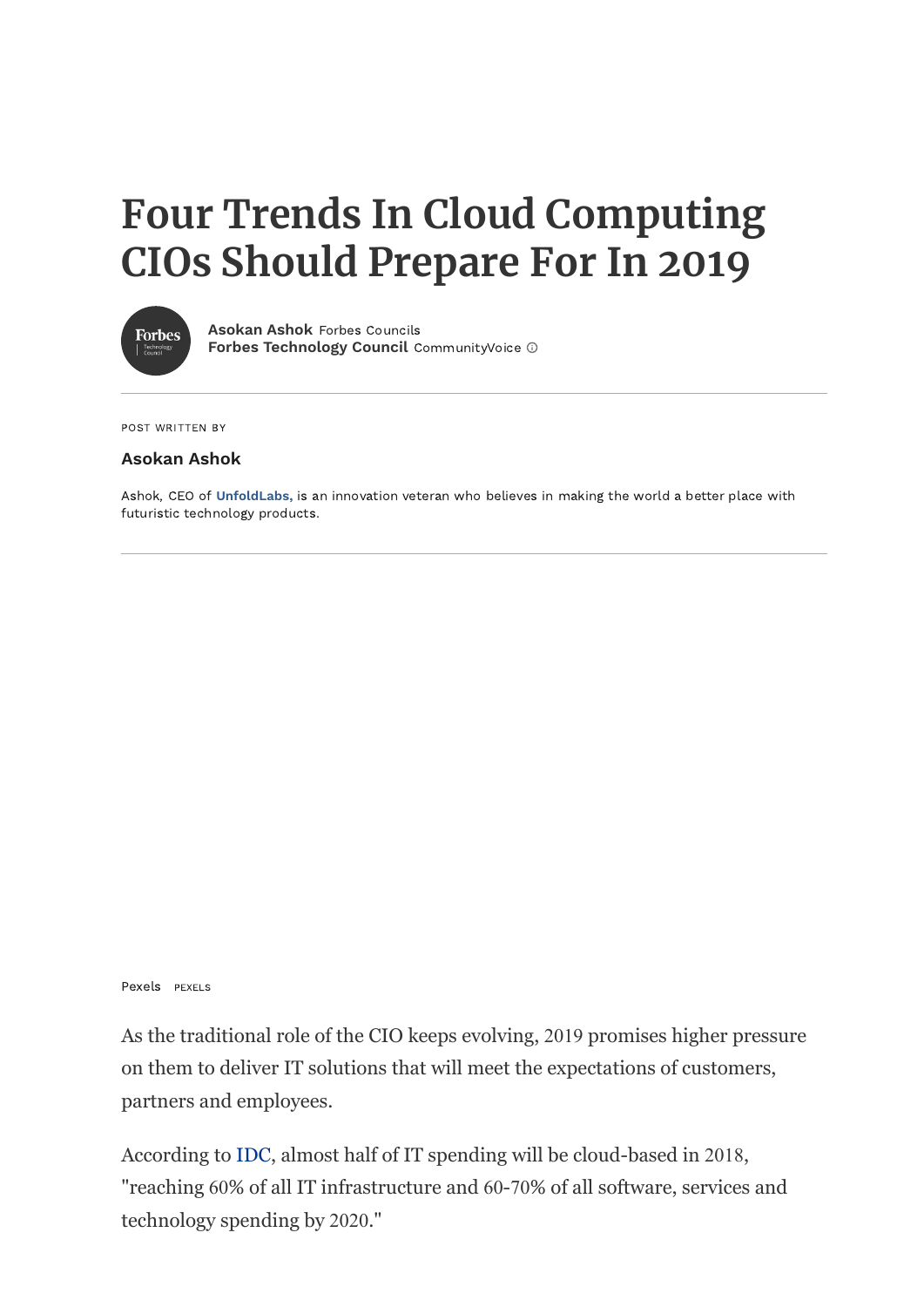It is imperative for CIOs to see cloud computing as a critical element of their competitiveness, not just as a cost that needs to be carefully managed. In 2019, CIOs will have to balance the capabilities of the newest cloud technology while focusing on security.

Here are four trends in cloud computing that CIOs should prepare for in 2019:

# 1**. The Number Of Cloud Services And Solutions (SaaS, Paas, IaaS) Will Continue To Rise**

There will be an explosion of new cloud services and solutions, and here are some stats to prove it.

**•** Subscription-based software-as-a-service (SaaS) will grow at an 18% CAGR by 2020, according to [Bain & Company.](http://www.bain.com/Images/BAIN_BRIEF_The_Changing_Faces_of_the_Cloud.pdf)

**•** Investment in platform-as-a-service (PaaS) will grow from 32% in 2016 to 56% in 2019, making it the fastest-growing sector of cloud platforms, according to [KPMG.](https://assets.kpmg.com/content/dam/kpmg/xx/pdf/2017/02/the-creative-cios-agenda-journey-to-cloud.PDF)

**•** The infrastructure-as-a-service (IaaS) market is predicted to reach \$72.4 billion worldwide by 2020, according to [Gartner](https://www.gartner.com/newsroom/id/3815165).

If we judge by the current cloud computing trends, the number of cloud solutions in public and private sectors will further expand in 2019. We expect to see more organizations take advantage of the simplicity and high-performance the cloud guarantees.

## 2**. Quantum Computing -- The Holy Grail For Global Tech Giants -- May Be Closer Than We Think**

The race to establish quantum supremacy is on. IBM continues to race against Microsoft, Google and Intel, all of which are working rigorously to build the first quantum computer that can deliver on the technology's [long-promised abilities](https://www.scientificamerican.com/article/how-close-are-we-really-to-building-a-quantum-computer/) like seamless data encryption, solving complex medical problems, weather prediction, real conversations with AI and better financial modeling.

A fast and reliable quantum computer is likely more than a decade away, but recent events show that we are indeed getting much closer.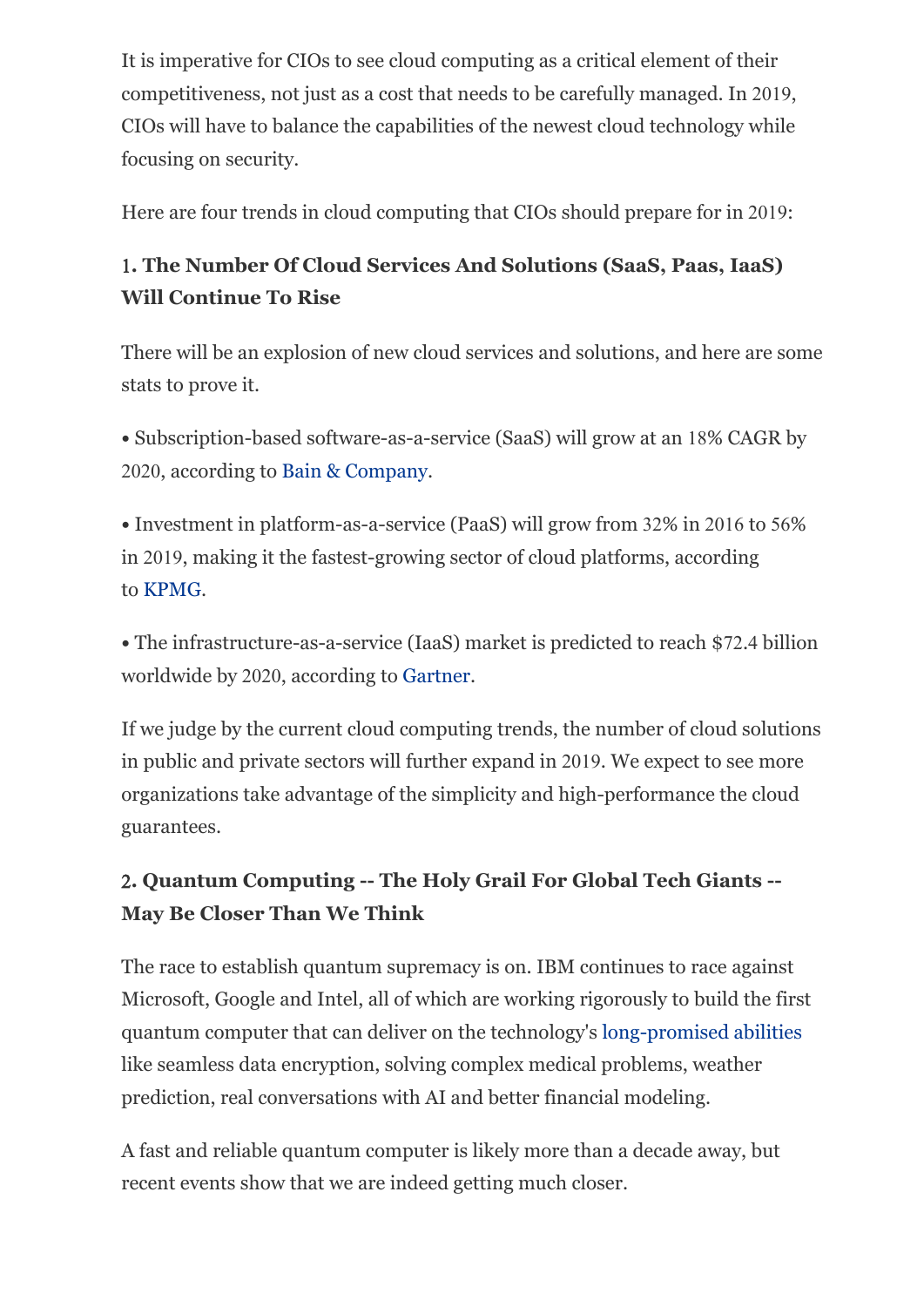In November 2017, IBM established a landmark in computing when it [released](https://www-03.ibm.com/press/us/en/pressrelease/53374.wss) a 5-qubit and a 20-qubit version, and it began offering quantum computing as a [cloud service](https://developer.ibm.com/dwblog/2017/quantum-computing-16-qubit-processor/). JPMorgan Chase, Daimler Honda, Barclays and Samsung were the first to [sign up](https://www.wired.com/story/why-jp-morgan-daimler-are-testing-computers-that-arent-useful-yet/) for testing.

Alibaba joined forces with the Chinese Academy of Sciences and took the next big step toward quantum computing, [launching](https://www.techrepublic.com/article/alibaba-puts-quantum-computing-in-the-public-cloud-follows-intel-and-ibms-lead/) an 11-qubit quantum computing service that is now publicly available on the quantum computing cloud platform. It is the second fastest in the world right behind IBM's 20-qubit cloud computer.

And the quantum computing market will grow faster than anticipated. The global quantum computing market [will be worth](https://cir-inc.com/news/quantum-computer-market-reach-us1-9-billion-2023-says-new-cir-report/) \$1.9 billion in 2023, increasing to \$8.0 billion by 2027.

But the quantum computing market is getting crowded. An increasing number of quantum computing startups are entering the race. The most well-known outfit is Canada-based D-Wave Systems, the first company in the world to sell quantum computers. A dozen other companies are developing quantum computing components, algorithms, applications and software tools.

If IBM and Alibaba and IBM can effectively implement quantum computing's power with their cloud services, it could potentially accelerate the adoption of quantum computing.

Once the next milestone in quantum computing is reached, we will see if it will it be successful or lead to greater quantum computing innovation.

### 3**. More Businesses Will Opt-In For Hybrid Cloud Solutions**

Making a full transition to the cloud has proved more challenging than anticipated, so here is where hybrid cloud solutions will play an important role. With a hybrid cloud, companies can transition to the cloud at their own pace, with less risk and at a lower cost. In 2019, more companies will choose a hybridcloud approach that will allow them to access the efficiency and effectiveness of cloud solutions.

The 2016 [State of the Cloud Survey](https://www.rightscale.com/blog/cloud-industry-insights/cloud-computing-trends-2016-state-cloud-survey) from RightScale indicates that a business using the cloud will access at least six different clouds. These clouds could be multivendor systems (aka AWS, IBM, Google) or a blend of private and public clouds. With the adoption of the cloud at its peak, the CIOs of 2019 need to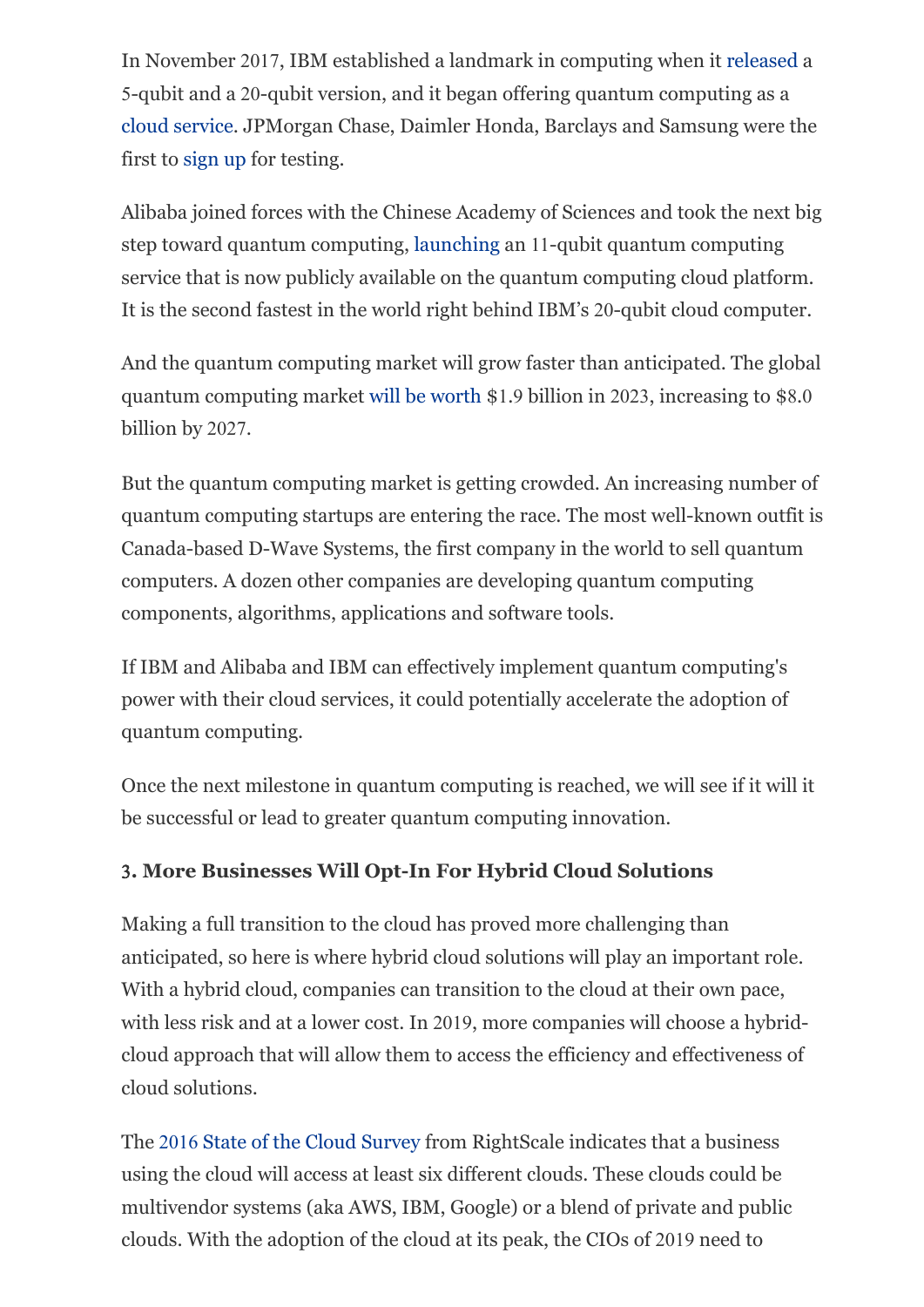understand the advantages and disadvantages of each of the clouds before making a decision that best suits their businesses.

#### 4**. With GDPR, Cloud Security Will Become More Confusing**

It's no surprise that security will continue to be an issue with cloud technology, especially now with the introduction of the General Data Protection Regulation (GDPR). Given the advantages of cloud computing, many businesses will likely rush into it without serious consideration of the security implications.

According to [Gartner,](https://www.gartner.com/smarterwithgartner/top-10-security-predictions-2016/) "Through 2020, 99% of vulnerabilities exploited will continue to be ones known by security and IT professionals for at least one year."

In 2019, companies will have the difficult task to ensure that their data practices fully comply with the requirements of GDPR.

Driven by digital transformation, we will see more and more enterprises move to the cloud next year, which means cybersecurity threats will increase as well.

[Eighty-three percent](https://www.forbes.com/sites/louiscolumbus/2018/01/07/83-of-enterprise-workloads-will-be-in-the-cloud-by-2020/#227762e16261) of enterprise workloads will be in the cloud by 2020 -- 41% of enterprise workloads will run on public cloud platforms while another 22% will be running on hybrid cloud platforms.

Cloud compliance under GDPR it is not going to be an easy task. Results from a recent survey done by Commvault [showed](http://www.businesscomputingworld.co.uk/news-post/global-survey-shows-that-89-of-organisations-are-still-confused-by-gdpr/) that only a small number (12% of the 177 global IT organizations surveyed) understand how GDPR will affect their cloud services. These results raise the assumption that companies that use cloud services will be more vulnerable.

CIOs will face more challenges than ever to be competitive in this ever-changing tech environment. The trends described above are critical areas in which to dedicate resources in order for them to stay relevant and ensure their products remain ahead of the curve in 2019 and beyond.

[Forbes Technology Council](http://www.forbestechcouncil.com/qualify/?source=forbes-text) is an invitation-only community for world-class CIOs, CTOs and technology executives. *[Do I qualify?](http://www.forbestechcouncil.com/qualify/?source=forbes-text)*